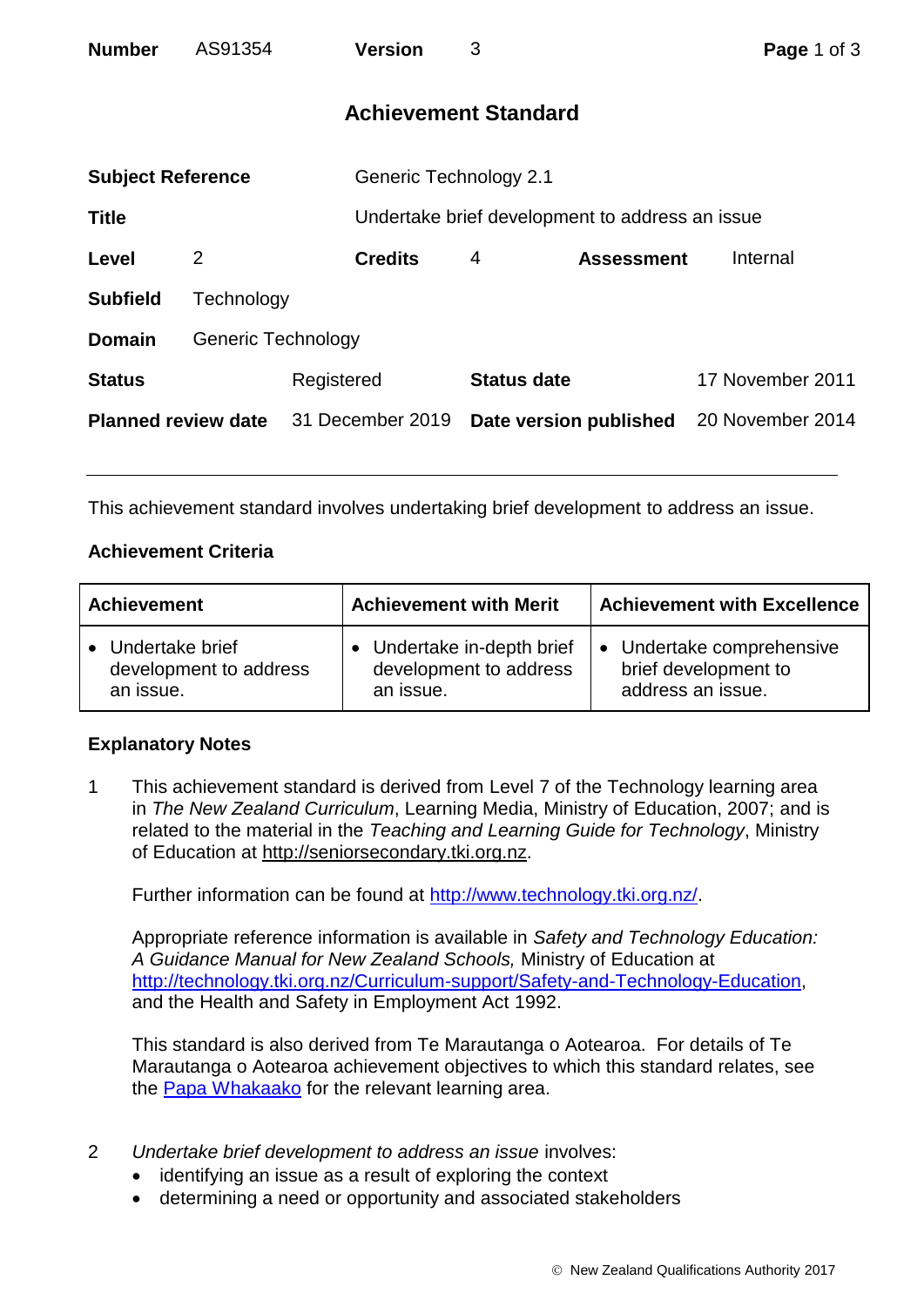- reflecting ongoing consideration of the social and physical environment where the outcome will be developed and situated
- reflecting ongoing key stakeholders' opinions
- describing the outcome to be developed and explaining why such an outcome should be developed
- explaining the physical and functional attributes required for an outcome
- producing a final brief comprised of a conceptual statement and specifications.

*Undertake in-depth brief development to address an issue involves:* 

- prioritising social and physical environmental considerations related to where the outcome will be developed and situated
- reflecting ongoing feedback from key and wider stakeholders.

*Undertake comprehensive brief development to address an issue involves:* 

- describing the outcome to be developed and justifying why that particular outcome should be developed
- justifying the specifications in relation to the physical and functional attributes required for an outcome.
- 3 *Context* refers to the wider social and physical environment in which technological development occurs. Contexts may include but are not limited to: storage, afterschool snacks, outdoor living, sustainable energy, sport, educational software, streetwear, portability, and laminated furniture.
- 4 It is intended that students will explore a given context provided by the teacher to identify an issue, determine a need or opportunity, and undertake brief development to communicate the nature of the outcome which resolves the issue. The context must allow students to explore a broad range of issues both current and future. Stakeholders must be accessible to students.
- 5 An outcome is a conceptual design for an outcome and/or a technological outcome itself (prototype).
- 6 Conditions of Assessment related to this achievement standard can be found at [http://ncea.tki.org.nz/Resources-for-Internally-Assessed-Achievement-Standards.](http://ncea.tki.org.nz/Resources-for-Internally-Assessed-Achievement-Standards)

## **Replacement Information**

This achievement standard, AS91355, and AS91357 replaced AS90347, AS90348, AS90349, AS90350, AS90351, AS90352, and unit standard 13410.